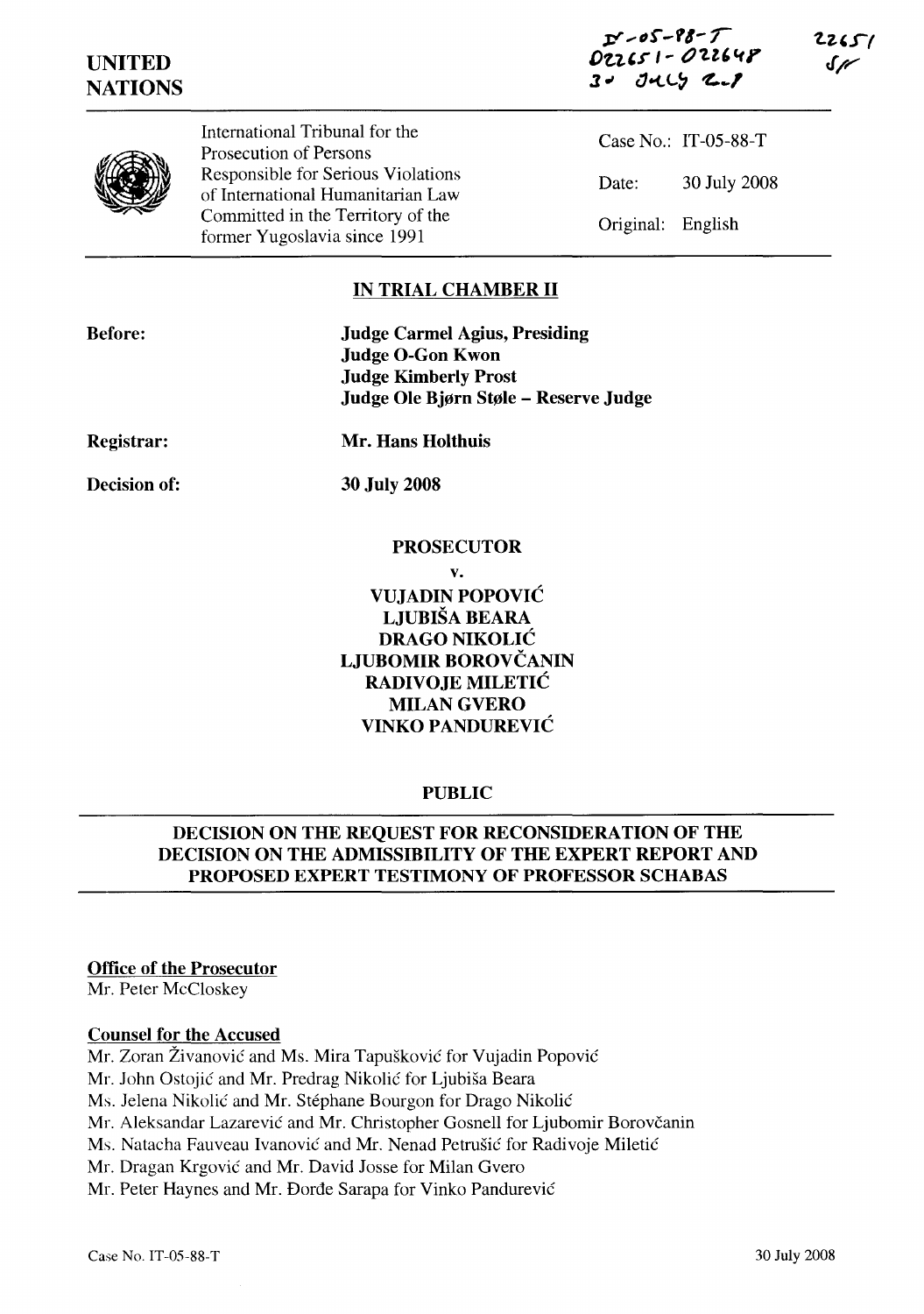THIS TRIAL CHAMBER of the International Tribunal for the Prosecution of Persons Responsible for Serious Violations of International Humanitarian Law Committed in the Territory of the former Yugoslavia since 1991 ("Tribunal");

**BEING SEISED OF** the "Joint Defence Request for Reconsideration of the Decision on the Admissibility of the Expert Report and Proposed Expert Testimony of Professor Schabas", filed jointly by Popović, Beara, Nikolić, Borovčanin and Pandurević ("Joint Defence") on 10 July 2008 ("Motion");

NOTING that in the Motion, the Joint Defence requests the Trial Chamber to reconsider the "Decision on the Admissibility of the Expert Report and Proposed Expert Testimony of Professor Schabas" issued on 1 July 1008 ("Impugned Decision"), which denied the admissibility of Professor Schabas' testimony as expert witness and of his expert report;

**NOTING** that the Joint Defence argues that:

- 1. the Trial Chamber committed a "clear error in reasoning" by failing to assess the scope of Professor Schabas' expertise and properly defining it as going beyond the concept of genocide in international criminal law,<sup>2</sup> and failing to consider the potential impact of this concept on matters of State responsibility, which involves highly specialized expertise that is not within the usual subject-matter of the Tribunal.<sup>3</sup> In this regard, it is submitted that the testimony of legal experts on highly specialized areas of law is appropriate in some national jurisdictions,<sup>4</sup> and that the Trial Chamber is fully capable of ensuring that Professor Schabas testifies within the scope of his expertise;<sup>5</sup> and
- 2. reconsideration is "necessary to prevent an injustice," as presenting his expertise "in the form of legal submissions is not an adequate substitute for his appearance as an expert witness"; $^7$

 $\overline{1}$ Impugned Decision, para. 9. See also Motion, paras. 1, 18(a), (b). The Joint Defence further requests the Trial Chamber to hold that Professor Schabas is an expert pursuant to Rule 94  $bis(A)$  and that his report and testimony are properly admissible. *Ibid.*, para. 18(c).

 $\overline{c}$ Motion, para. 4.

Motion, paras. 5-8.

 $\overline{4}$ Motion, para. 11. The Joint Defence refers to the admissibility of some lawyers and law professors to testify as experts in insurance coverage disputes in the United States. Ibid.

Motion, paras. 12-14.

 $\theta$ Motion, para. 15.

 $\bar{7}$ Motion, para. 16.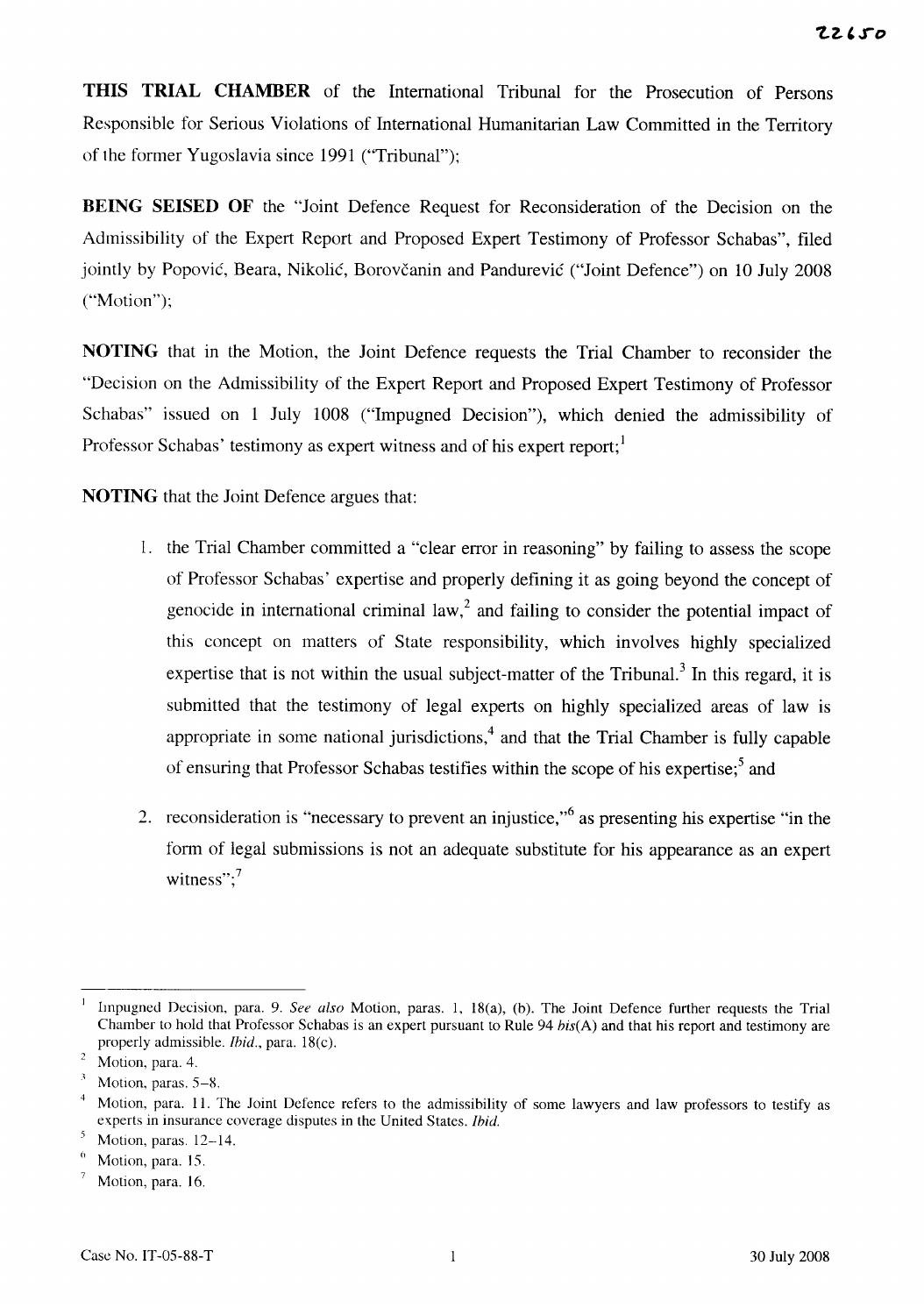NOTING that in the "Prosecution Response to Defence Motion Requesting Reconsideration of the Decision Denying Admission of Professor Schabas' Expert Testimony", filed on 25 July 2008 ("Response") the Prosecution submits that:

- 1. the Trial Chamber did not err in its reasoning, but employed "sound reasoning and acted" within its discretion" in denying the admissibility of Professor Schabas' testimony and report as expert evidence;<sup>8</sup> and
- 2. reconsideration of the Impugned Decision is not necessary to prevent an injustice, as there are other alternative means of making use of Professor Schabas' expertise;<sup>9</sup>

**CONSIDERING** that according to the jurisprudence of the Tribunal, a Chamber has "inherent discretionary power to reconsider a previous decision in exceptional cases if a clear error of reasoning has been demonstrated or if it is necessary to do so to prevent an injustice";<sup>10</sup>

**RECALLING** that in the Impugned Decision the Trial Chamber recognised Professor Schabas' expertise in the "legal analysis of the crime of genocide" and concluded that the subject on which this expertise is offered is a matter which "falls directly within the competence of the Trial Chamber";<sup>11</sup>

**CONSIDERING** that the Trial Chamber did not in any way misconstrue the expertise of Professor Schabas and the content of his proposed expert report and testimony;

**CONSIDERING** that, as stated in the Impugned Decision, none of the matters on which Professor Schabas would offer evidence fall into areas in which the Trial Chamber requires expert assistance;

**CONSIDERING** therefore that no clear error of reasoning has been demonstrated and the Trial Chamber is not satisfied that there are circumstances justifying reconsideration to prevent injustice;

Response, paras. 4-9.

Response, para. 10.

See, for example, Prosecutor v. Tolimir, Case No. IT-05-88/2-AR73.1, Decision on Zdravko Tolimir's Request for Reconsideration of Appeals Chamber's Decision of 28 March 2008, 18 June 2008, para. 8. See also Decision on the Beara Motion for Reconsideration and Beara and Nikolić Joint Motion for Certification of the Decision Denving Motion for a Subpoena Duces Tecum Compelling Momir Nikolić to Disclose his Personal Notes, 10 January 2008, p.  $4.$ 

<sup>&</sup>lt;sup>11</sup> Impugned Decision, para. 8.